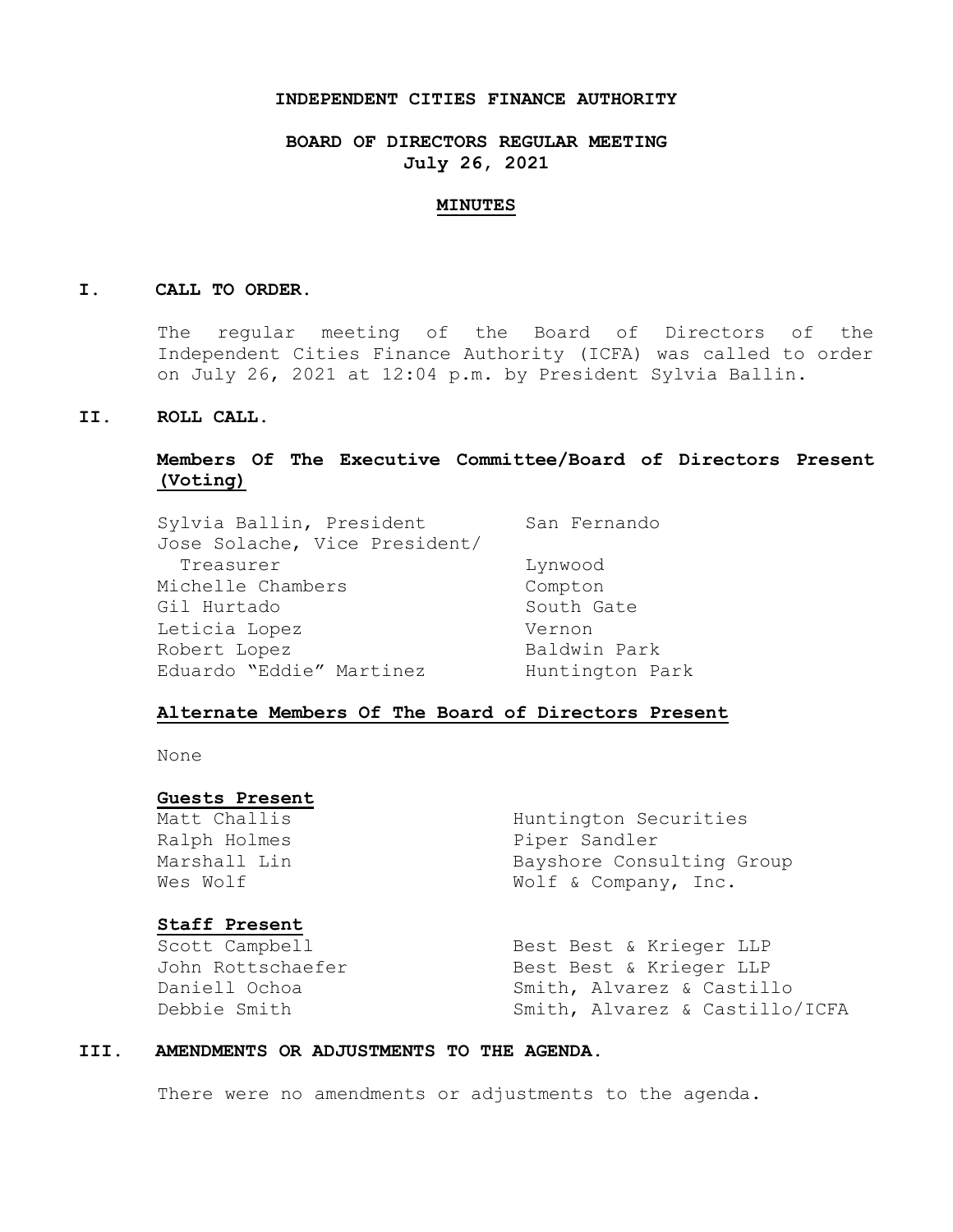## **IV. PUBLIC COMMENTS.**

There were no members of the public who wished to speak.

#### **V. NEW BUSINESS.**

## **A. APPROVAL OF THE MINUTES OF THE JUNE 2, 2021 BOARD OF DIRECTORS MEETING.**

It was moved by Jose Solache, seconded by Leticia Lopez, and carried by the following roll call vote to approve the minutes of the June 2, 2021 Board of Directors meeting:

AYES: Sylvia Ballin (San Fernando), Michelle Chambers (Compton), Gil Hurtado (South Gate), Leticia Lopez (City of Vernon), Robert Lopez (Baldwin Park), Eduardo Martinez (Huntington Park), Jose Solache (Lynwood) NOES: None ABSTAIN: None

ABSENT: None

# **B. DISCUSSION AND APPROVAL OF AN ICFA WORKFORCE HOUSING AND FINANCING PROGRAM.**

Staff reported generally as follows:

Knowing of ICFA's focus of providing affordable housing to residents of the State, Marshall Lin of Bayshore Consulting Group approached ICFA with a unique idea -- that of a workforce housing program -- which can be defined as a program to assist those individuals and families who earn too much to qualify for affordable housing, but don't make quite enough to afford the current market rents.

Staff also noted that after reviewing bond documents of two other similar programs that are in place, Scott Campbell and John Rottschaefer of Best Best & Krieger determined that this is a program that would serve the public purpose of ICFA.

The time was turned over to Marshall Lin of Bayshore Consulting Group, Matt Challis of Huntington Securities, and Ralph Holmes of Piper Sandler who went through a powerpoint presentation describing the proposed program in detail.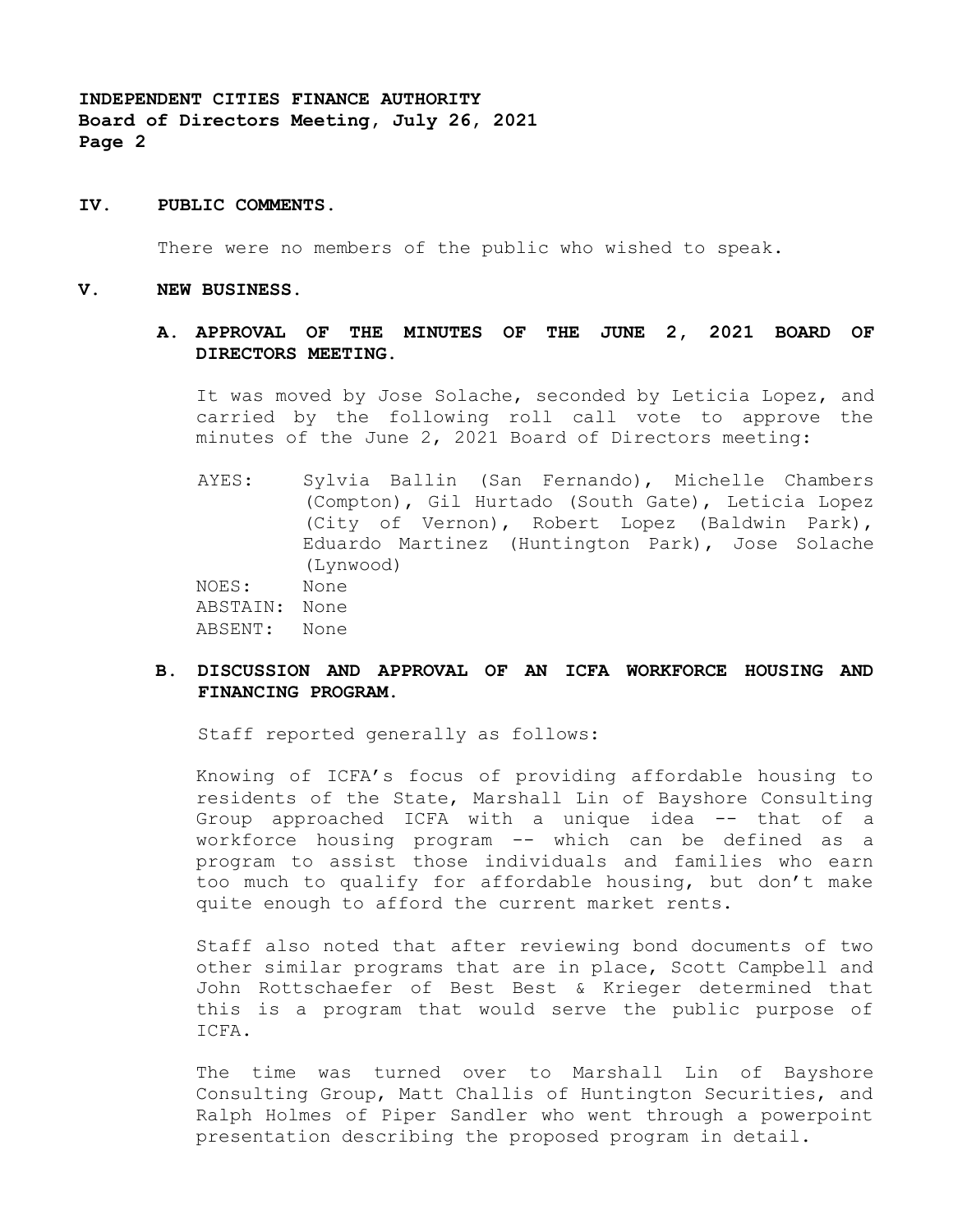California has had a shortage of affordable rental and ownership housing units for many years. This shortage has become particularly critical in the Southern California and Bay Area regions of the State. With the demise of "Redevelopment Agencies" some years ago, the State lost its most effective funding source for increasing the supply of low- and moderate-income rental units and for sale housing by using its mandated housing set aside that required at least 20 percent of tax increment dollars be used to increase and improve the supply of low- and moderate-income housing units.

Over the last few years, California's housing crisis has become even more critical as the availability of buildable sites has significantly decreased for not only single-family housing units, but also for multifamily housing rental units as well. As the supply of buildable sites has decreased, the prices of those sites that are available have doubled and tripled in value. As the supply of housing opportunities has decreased, rental rates have increased to such high levels that it has significantly impacted the average working family's ability to afford a safe, decent living unit.

A 2018 report from the California Department of Housing and Community Development (HCD) most recent projections show a need for over one million more housing units, however, only a fraction of the necessary units are being created. Given the high cost of construction and the lack of desirable building sites, this has severely limited the construction of affordable housing units for both rental and ownership.

Affordable housing is typically financed with tax-exempt private activity bonds and low-income housing tax credits; however, these subsidies are limited to projects that restrict units for residents earning less than 60% of the area median income (AMI) and, in certain cases, up to 80% of AMI.

State leaders, as well as individual cities and counties, have also recognized a serious shortage of workforce housing for those individuals and families that fall into the "missing middle" in that they earn too much to qualify for traditional affordable housing, but not enough to afford rising market rate rents within an easy commuting distance from where they work. This type of housing for individuals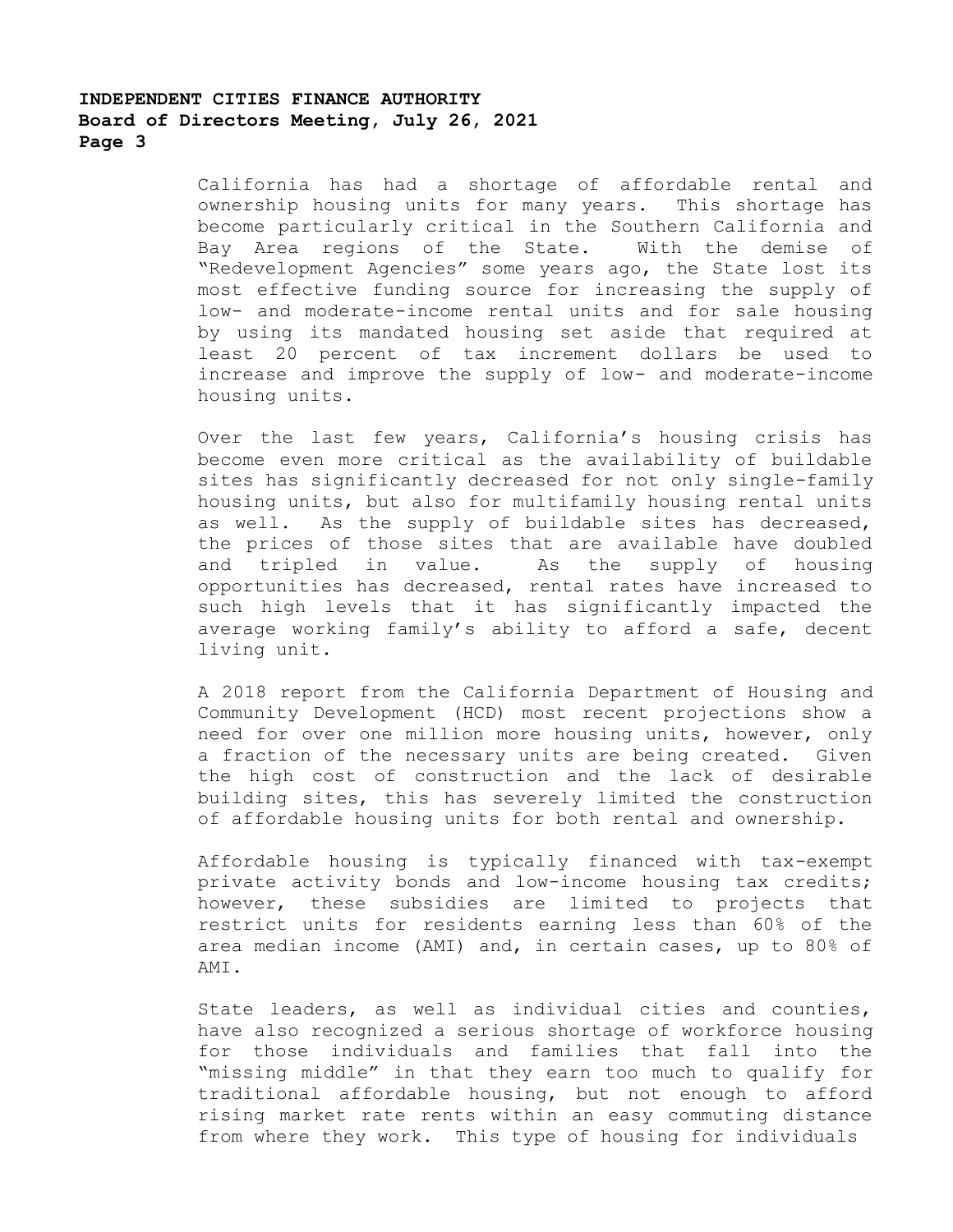and families typically earning 80% and 120% of AMI is sometimes referred to as middle-income or moderate-income housing. Unfortunately, workforce housing is not eligible for tax credits, private activity bonds, or most other federal, state, or local subsidies.

ICFA is in a unique position to assist its members in increasing the amount of workforce housing by offering an effective non-bureaucratic bond issuance process.

There were numerous questions from Board Members about State mandated housing requirements, the definition of affordable housing, property taxes, occupancy and the fact that no tenant will be displaced, structure of the bonds, market rates, etc.

Scott Campbell and John Rottschaefer noted that the program will have built in safeguards to protect ICFA, and further noted that cities will not be required to incur any costs as all costs will be supported from the rents received from the property. It was also indicated that each proposal will be brought before the ICFA Board of Directors for approval.

President Ballin thanked Mr. Lin, Mr. Challis, and Mr. Holmes for bringing this concept to ICFA and expressed the need for ICFA to branch out and conduct business a little differently.

There being no further questions/discussion, it was moved by Jose Solache, seconded by Gil Hurtado and unanimously carried by the following roll call vote to: 1) authorize staff and legal counsel to work with the team noted above to initiate an ICFA workforce housing program by contacting firms that are actively engaged in the development and implementation of workforce housing; and 2) authorize staff and legal counsel to work with the team on developing all aspects of the program, including an MOU, a streamlined review and acquisition process, and a long-term marketing plan:

AYES: Sylvia Ballin (San Fernando), Michelle Chambers (Compton), Gil Hurtado (South Gate), Leticia Lopez (City of Vernon), Robert Lopez (Baldwin Park), Eduardo Martinez (Huntington Park), Jose Solache (Lynwood)

NOES: None ABSTAIN: None ABSENT: None